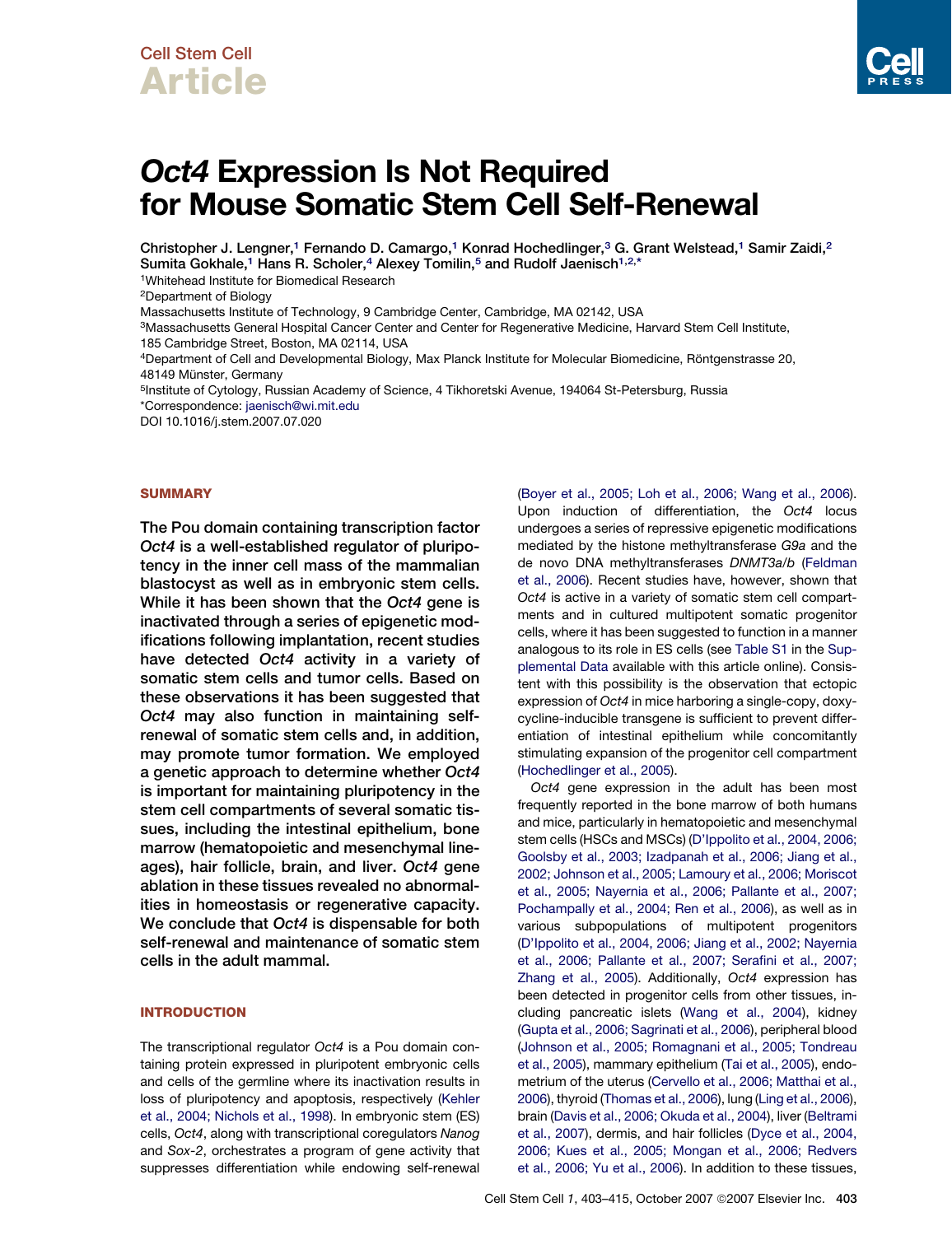*Oct4* Is Dispensable for Somatic Stem Cell Function

<span id="page-1-0"></span>

#### Figure 1. Regeneration of the Intestinal Epithelium after Villin-CreER-Mediated Oct4 Inactivation

(A) Schematic of the *Oct4* conditional allele subjected to Cre-mediated recombination. Primer sets F1/R1a and F1/R1b were used for verification of excision, detecting the 2-lox and 1-lox alleles, respectively. Primer set F2/R2 spanning exons 4 and 5 was used for qRT-PCR analysis. (B) Schematic of the *Oct4-EGFP* reporter allele used to assess *Oct4* gene activity.

(C) Hematoxylin- and eosin-stained paraffin sections of intestinal epithelium radio-ablated with 14 Gy  $\gamma$  irradiation show cell death 3 days post-irradiation, followed by regeneration within 5 days and a morphologically normal crypt-villus structure 8 days after  $\gamma$  irradiation.

(D) Ki67 staining of sections in (C) shows that the proliferative zone at the base of the villi undergoes cell-cycle arrest by 3 days post- $\gamma$  irradiation, followed by increased proliferation at 5 days. Eight days after  $\gamma$  irradiation, the proliferative zone returns to the normal state.

(E) Higher magnification of (A) showing cells with abnormal nuclear morphology consistent with apoptosis 3 days after  $\gamma$  irradiation. Newly generated crypt cells exhibit normal morphology with basal nuclei.

(F) PCR analysis of genomic DNA isolated from tail tip (TT) or intestinal epithelium (IE) after Villin-Cre activation and either 8 days after  $\gamma$  irradiation (g-IR) or 9 months after excision. Loss of the 2-lox (functional) allele and appearance of the 1-lox (inactive) allele indicate successful recombination. The type I collagen locus is a loading control.

404 Cell Stem Cell 1, 403-415, October 2007 © 2007 Elsevier Inc.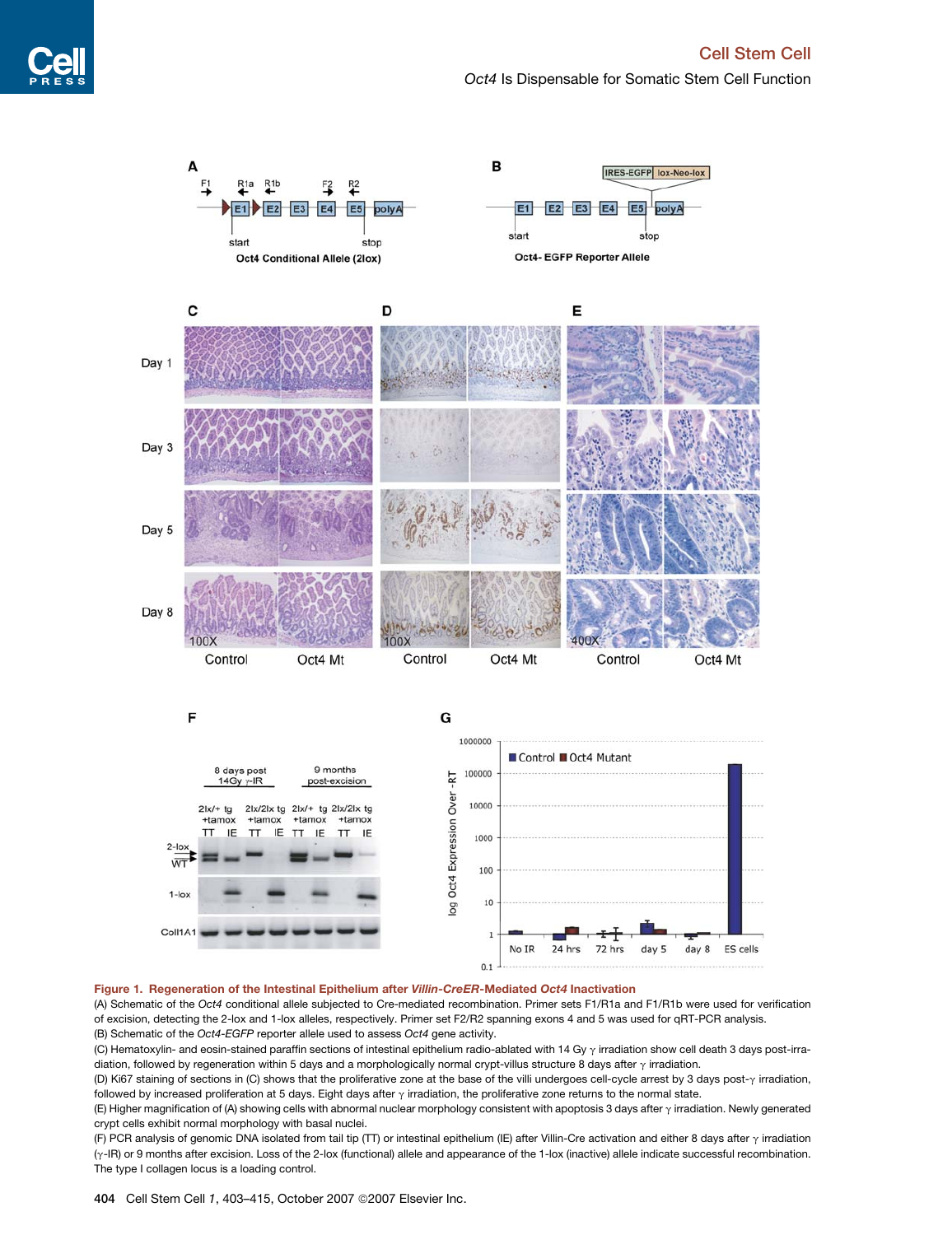<span id="page-2-0"></span>*Oct4* Is Dispensable for Somatic Stem Cell Function

| Table 1. Cre-Expressing Mouse Lines Used for Tissue-Specific Oct4 Deletion |                                     |                                      |
|----------------------------------------------------------------------------|-------------------------------------|--------------------------------------|
| Cre Transgene/Affected Tissue                                              | Temporal Induction of Oct4 Excision | <b>Excision Efficiency</b>           |
| Villin-CreER/intestinal epithelium                                         | Tamoxifen inducible                 | $\sim$ 100% (el Marjou et al., 2004) |
| Keratin15-CrePr1/hair follicle<br>bulge stem cells                         | Mifepristone (RU486) inducible      | $\sim$ 100% (Morris et al., 2004)    |
| Mx1Cre/hematopoetic lineages                                               | Interferon (poly dl/dC) inducible   | $\sim$ 100% (Kuhn et al., 1995)      |
| Mx1Cre/marrow stromal cells                                                | Interferon (poly dl/dC) inducible   | $>95\%$                              |
| Mx1Cre/hepatocytes                                                         | Interferon (poly dl/dC) inducible   | $>90\%$                              |
| Nestin-Cre neural progenitor cells                                         | E9.5-E15.5                          | $\sim$ 100% (Bates et al., 1999)     |

a number of studies have reported *Oct4* expression in primary tumors, transformed cells, amniotic fluid, and umbilical cord blood (see [Table S1](#page-10-0) for references). Given its expression in a variety of normal tissues and transformed cells, it has been suggested that *Oct4* may not only be crucial for the maintenance of pluripotency in embryonic cells but may also play an important role for the self-renewal of somatic stem cells and in maintaining tissue homeostasis. The goal of the current study was to test this hypothesis by deleting *Oct4* from somatic stem cell compartments in vivo.

## RESULTS

To investigate a possible function of *Oct4* expression in somatic cells, we used a Cre-lox based recombination approach to achieve tissue-specific inactivation of a conditional *Oct4* allele (*Oct4-2lox*, [Figure 1](#page-1-0)A) ([Kehler et al.,](#page-11-0) [2004\)](#page-11-0). *Oct4-2lox* mice were crossed to mice carrying tissue-specific or inducible Cre transgenes to inactivate *Oct4* in organs that have a well-defined somatic stem cell population. We deleted *Oct4* in the intestine, bone marrow, brain, liver, and hair follicles because *Oct4* expression has previously been documented in these tissues [\(Table S1\)](#page-10-0). The Cre transgenes that were used to achieve cell-type-specific deletion of *Oct4* in these tissues are described in Table 1.

#### Intestinal Epithelium

Inactivation of *Oct4* in the intestinal epithelium (including progenitor cells residing in the intestinal crypt) was achieved through the tamoxifen-induced activation of a transgene encoding a Cre recombinase/estrogen receptor fusion protein under transcriptional control of the *Villin* promoter (*Villin-CreER*) [\(el Marjou et al., 2004](#page-11-0)) in 8-weekold mice. Recombination of the *Oct4-2lox* allele was confirmed by Southern blot analysis (data not shown). Weight gain was monitored in adult mice for a period of 9 months, with no differences observed between control (*Oct41lox/+, transgenic*) and *Oct4* mutant (*Oct41lox/1lox, transgenic*) mice [\(Figure S1\)](#page-10-0). Histological analysis revealed a normal tissue architecture containing differentiated cell types (Paneth and goblet cells), a normal distribution of proliferating cells marked by Ki67 expression, and an absence of any Oct4-positive cells in the crypts ([Figure S1](#page-10-0)). In order to test the regenerative capacity of intestinal crypt progenitor cells in the absence of *Oct4*, mice were subjected to a 14 Gy dose of  $\gamma$  irradiation. This resulted in widespread apoptosis and cell death coupled with a growth arrest within 3 days. Five days after  $\gamma$  irradiation, intestinal progenitor cells became highly proliferative in the presence or absence of *Oct4*, giving rise to new crypts that reestablished a normal intestinal epithelium by the eighth day after irradiation ([Figures 1](#page-1-0)C–1E). In order to exclude the possibility that a small number of progenitor cells escaped recombination and were responsible for the observed regeneration and maintenance of the intestinal epithelium, we performed PCR analysis of the *Oct4* genomic locus. This analysis revealed no evidence of nonrecombined *Oct4*- *2lox* alleles in the newly generated tissue [\(Figure 1F](#page-1-0)). Finally, we examined *Oct4* gene expression throughout the time course of epithelial recovery after irradiation and found little to no *Oct4* mRNA. *Oct4* expression in the intestine was found to be  $10<sup>5</sup>$  times lower in comparison to ES cells [\(Figure 1G](#page-1-0)). Further purification of crypt progenitor cells by EDTA-based fractionation of intestinal epithelium followed by gene expression analysis revealed no preference for Oct4 expression at the base of the crypt [\(Figure S1\)](#page-10-0). These findings indicate that *Oct4* function is not required for maintenance of the intestinal stem cell niche.

## Mesenchymal Stem Cells

In order to examine the effects of *Oct4* deletion in the bone marrow, we employed an interferon-inducible *Mx1-Cre* transgene (Table 1) ([Kuhn et al., 1995; Schneider et al.,](#page-11-0) [2003\)](#page-11-0). We confirmed that activation of *Mx1-Cre* resulted in 100% recombination in the whole marrow by PCR analysis [\(Figure 2](#page-3-0)A). Subsequent separation of mesenchymal and hematopoietic cells confirmed recombination in both cell lineages (data not shown). MSCs known to give rise to cells of chondrogenic, adipogenic, myogenic, and

(G) Quantitative RT-PCR throughout the time course of intestinal regeneration. Data are displayed as average signal intensity ± SD relative to a control lacking reverse transcriptase (–RT).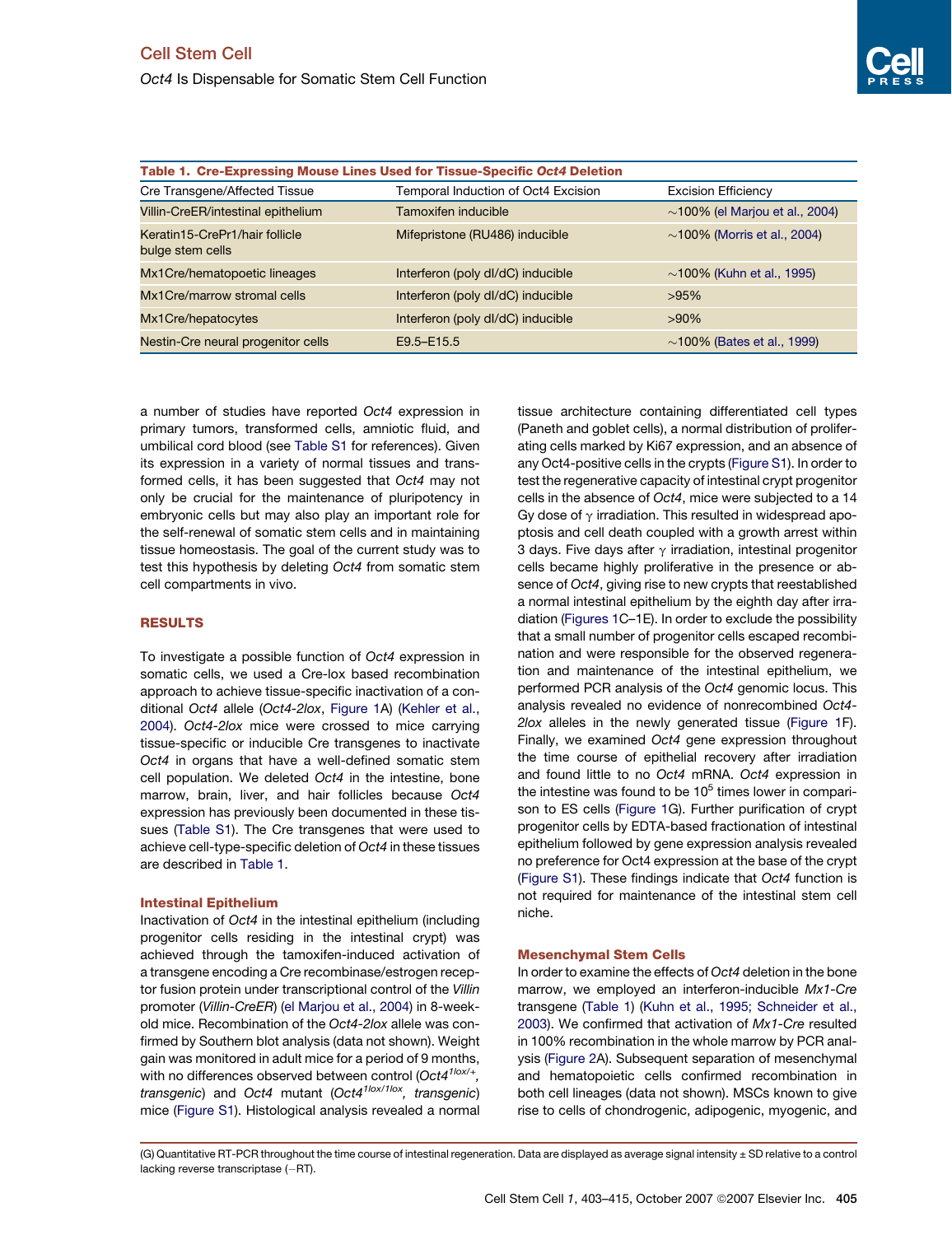<span id="page-3-0"></span>

## Figure 2. Proliferative and Lineage Commitment Capacity of Bone Marrow-Derived MSCs after Mx1-Cre-Mediated Inactivation of Oct4

(A) Complete excision of the conditional *Oct4* allele was validated in whole bone marrow as described in [Figure 1.](#page-1-0)

(B) MSC clonal colony formation assay 5 days after marrow isolation.

(C) MSC colonies do not exhibit any significant *Oct4* immunoreactivity in comparison to ES cell colonies.

(D) MSCs isolated from control and *Oct4* mutant bone marrow cultured under osteogenic conditions formed postconfluent multilayered nodules that express the early osteogenic marker *Alkaline Phosphatase* (AP) (day 12). By 18 days of culture mature osteoblasts form mineralized extracellular matrix detected by silver nitrate staining per the method of Von Kossa (VK).

(E) Quantitative RT-PCR analysis of *Oct4* expression in primary whole marrow, proliferating MSCs, and differentiated osteoblasts as described in [Figure 1](#page-1-0)G.

(F) Chondrogenic, high-density micromass cultures of MSCs form negatively charged extracellular matrix stained by Alcian blue.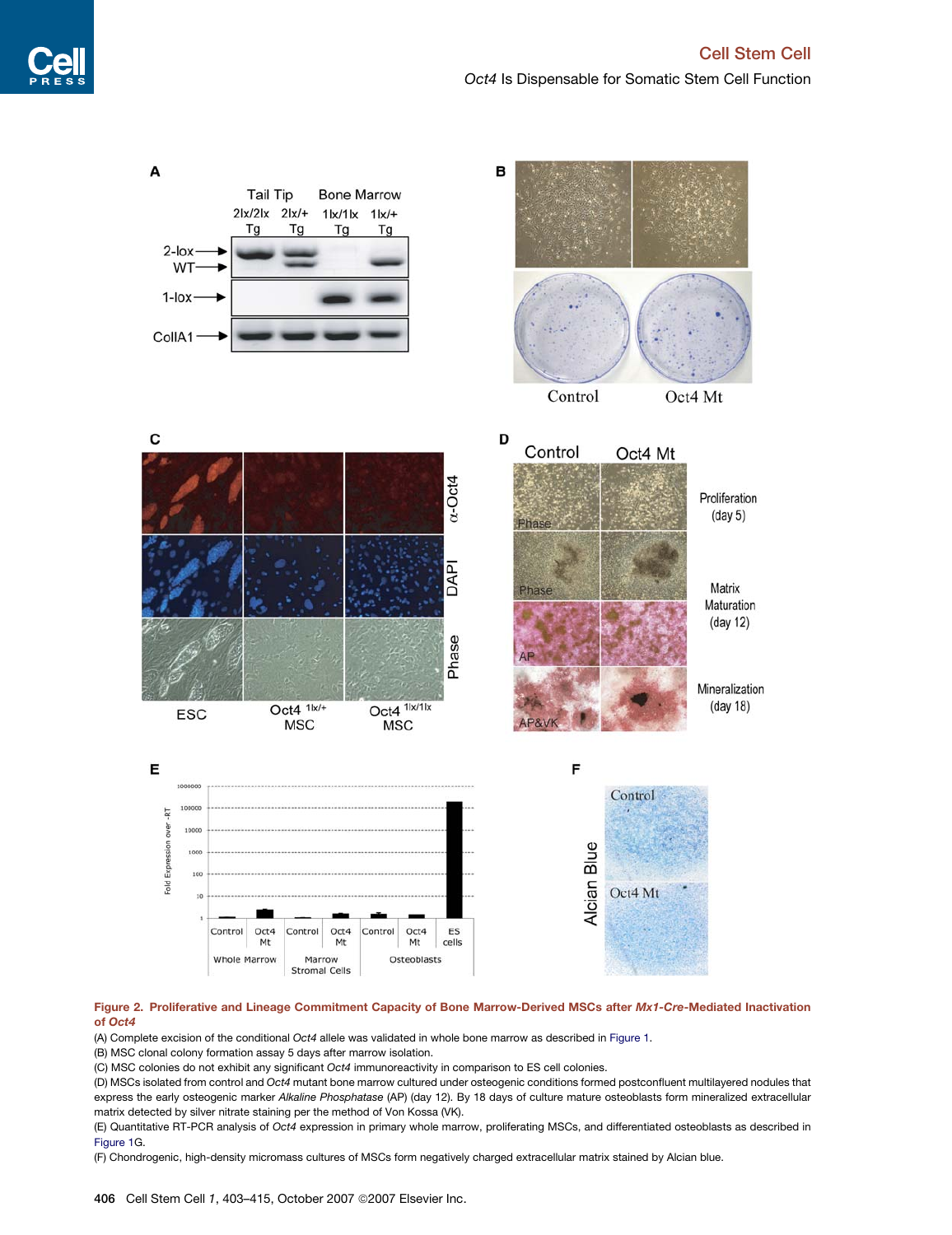osteogenic lineages [\(Keating, 2006](#page-11-0)) were derived from both control and mutant bone marrow. These cells, as well as multipotent subpopulations of MSCs, have been the most frequently cited source of *Oct4* expression in somatic tissues ([Table S1\)](#page-10-0). The proliferative capacity and potential for lineage commitment of MSCs were addressed using in vitro colony formation assays, osteoblast and chondrocyte differentiation assays. Individual MSCs derived from both control and Oct4 mutant MSCs were able to proliferate to form clonal colonies [\(Figure 2](#page-3-0)B). Upon reaching confluence, these cells underwent osteogenic differentiation in the presence of ascorbic acid and inorganic phosphate, forming multilayered nodules containing mineralized extracellular matrix hallmarks of mature osteoblasts ([Figure 2](#page-3-0)D). No *Oct4*-positive cells were observed during colony formation ([Figure 2](#page-3-0)C). Gene expression analysis throughout the time course of osteogenic lineage commitment revealed no significant *Oct4* gene activity in whole marrow, proliferating MSCs, or in differentiated osteoblasts ([Figure 2E](#page-3-0)). Similarly, *Oct4* mutant MSCs were able to activate *Sox9* gene expression and enter the chondrogenic lineage in BMPtreated micromass cultures ([Figure 2F](#page-3-0) and [Figure S2\)](#page-10-0).

## Hematopoietic Lineages

*Oct4* function was addressed in the well-defined HSC [\(Kondo et al., 2003](#page-11-0)). Examination of the peripheral blood circulation of control and *Oct4* mutant mice 5, 12, and 35 days after *Mx1-Cre* induced recombination revealed no deficiency in the ability of *Oct4* mutant mice to maintain white blood cell (WBC), red blood cell (RBC), or platelet counts at control levels throughout the experiment [\(Fig](#page-5-0)[ures 3A](#page-5-0) and 3B). Flow cytometric analysis of the bone marrow for monocyte, B cell, and granulocyte lineages at 12 and 35 days after recombination showed little difference in the representation of these cell types between control and *Oct4* mutant animals [\(Figure 3C](#page-5-0) and data not shown). Furthermore, *Oct4* deletion did not affect the lineage-negative, *c-kit*+, *sca1*+ population of HSCs in the bone marrow [\(Figure 3](#page-5-0)D) [\(Camargo et al., 2006\)](#page-11-0). Subsequent analysis of *Flt3*-negative long-term HSCs and *Flt3*-positive short-term HSCs showed no variation in these populations in the absence of *Oct4* (data not shown). Quantitative RT-PCR (qRT-PCR) analysis of flow-sorted HSCs, common lymphoid progenitors, granulocytes, and monocytes revealed no preference for *Oct4* expression in stem cells, and expression in all of these cell types was negligible in comparison to ES cells [\(Figure S2](#page-10-0)). PCR analysis for the *2-lox* and recombined *1-lox Oct4* alleles 8 weeks after *Mx1-Cre* activation verified the persistence of *Oct4* null cells in the marrow, ruling out potential functional contribution of any cells escaping Cre-mediated recombination ([Figure 3](#page-5-0)E). Ultimately, we tested the regenerative potential of the HSCs by performing a competitive reconstitution assay in which equal numbers of either control or *Oct4* mutant marrow cells bearing a CD45.1 cell surface antigen were isolated 5 days after *Mx1-Cre* activation and coinjected along with CD45.2 competitor cells into lethally irradiated recipient mice.

The CD45.1 and CD45.2 cells were allowed to compete for reestablishment of the recipient's hematopoietic system, and the relative contribution of each donor cell was assessed [\(Figure 3F](#page-5-0)). We found no significant differences in the ability of control or *Oct4* mutant cells to repopulate the ablated hematopoietic systems of recipient animals. Moreover, the observed reconstitution was stable over time, demonstrating that HSCs lacking functional *Oct4* alleles fully retain long-term pluripotency.

## Liver

While a clearly defined stem cell niche has not been identified in the liver, several candidate progenitor cells have been described ([Walkup and Gerber, 2006](#page-12-0)) and *Oct4* has been observed in liver-derived stem cells ([Beltrami](#page-11-0) [et al., 2007](#page-11-0)). To test whether *Oct4* functions in liver regeneration, we performed partial hepatectomies after inactivation of *Oct4* using *Mx1-Cre* ([Kuhn et al., 1995; Schneider](#page-11-0) [et al., 2003\)](#page-11-0) [\(Figure 4](#page-7-0)A). Two months after removal of 75% of the liver, both control and *Oct4* mutant mice were able to fully regenerate lost tissue. The newly generated liver was histologically normal, containing mature hepatocytes, bile ducts, and vascularization [\(Figure 4](#page-7-0)B). In addition, *Oct4* protein was undetectable by immunostaining and little to no *Oct4* mRNA was expressed in the regenerated liver ([Figures 4](#page-7-0)C and 4D). As in the intestinal epithelium, the newly regenerated liver of *Oct4* mutant mice lacked nonrecombined *Oct4-2lox* alleles [\(Figure 4](#page-7-0)E), demonstrating that cells lacking functional *Oct4* alleles are capable of tissue regeneration.

## Brain

The *Oct4* zebrafish ortholog *spiel ohne grenzen* (*spg*) has been shown to be necessary for formation of the mid- and hindbrain [\(Belting et al., 2001](#page-11-0)), and cultures of mammalian neural progenitors exhibit *Oct4* expression [\(Davis et al.,](#page-11-0) [2006; Okuda et al., 2004](#page-11-0)). We therefore examined the effect of *Oct4* deletion in neural progenitor cells. A paternally transmitted *Nestin-Cre* transgene was used to excise the *Oct4* conditional allele in all neural progenitor cells of the developing brain ([Table 1\)](#page-2-0) [\(Bates et al., 1999; Fan et al.,](#page-11-0) [2001\)](#page-11-0). *Oct4* mutant mice exhibited no apparent behavioral abnormalities and brain morphology appeared normal more than one year after *Oct4* deletion ([Figure 5A](#page-8-0)). Ki67 positive neural stem cells were seen in the subventricular zone of the lateral ventricles of both control and *Oct4* mutant mice ([Figures 5A](#page-8-0) and 5B). Oct4 expression in this region was undetectable by immunostaining [\(Figures](#page-8-0) [5A](#page-8-0) and 5B), and *Oct4* mRNA was nearly undetectable in both control and mutant brain extract, embryonic day 13 brain extract, as well as in purified primary cultures of neural progenitor cells ([Figure 5](#page-8-0)C).

## Hair Follicle

The function of *Oct4* was examined in the hair follicle through activation of a *Keratin1-15 CrePr1* transgene (*K15-CrePr1*). This transgene encodes a Cre-progesterone receptor fusion protein and is expressed exclusively in the hair follicle bulge stem cells [\(Morris et al., 2004\)](#page-12-0).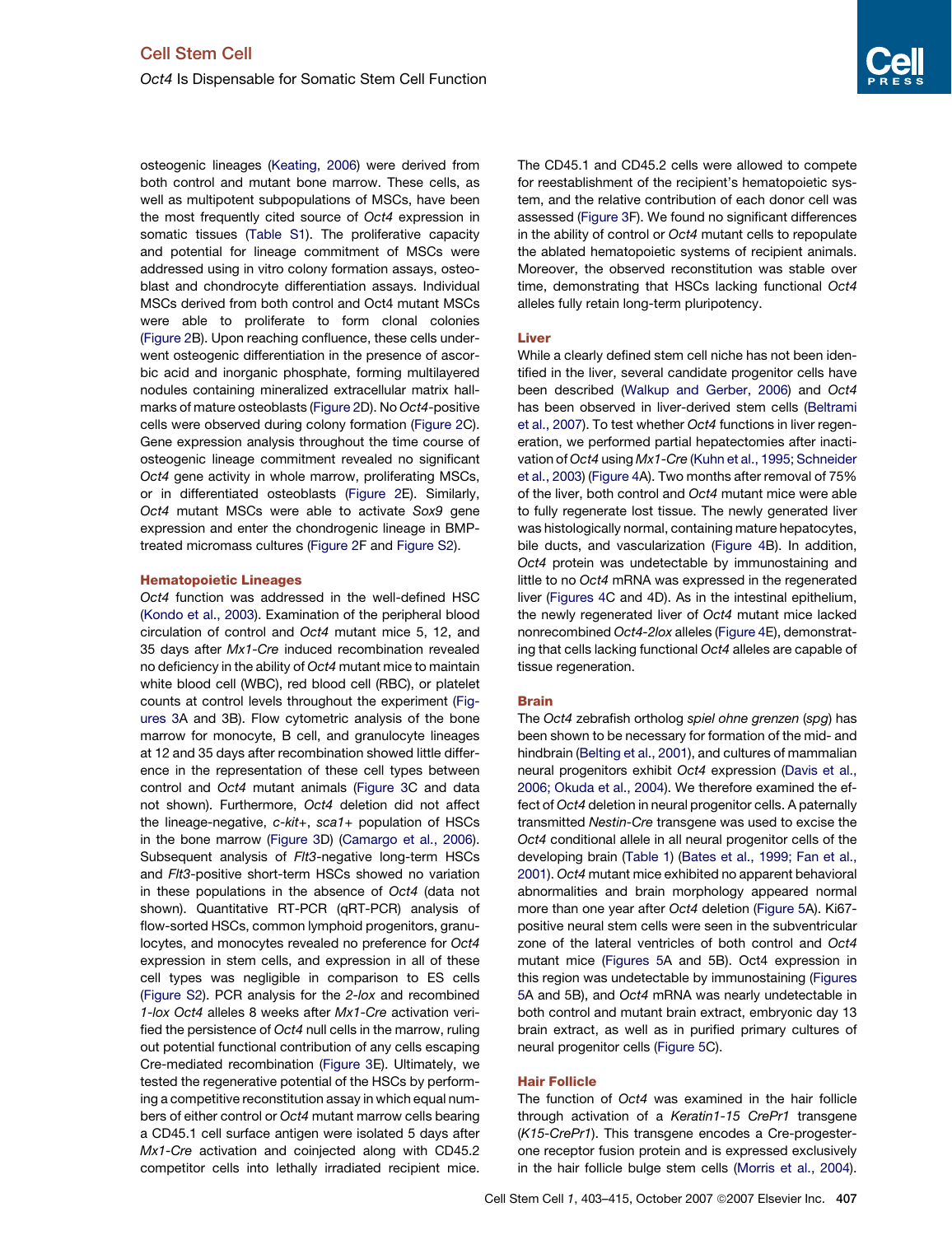

<span id="page-5-0"></span>

#### Figure 3. Hematopoietic Lineage Analysis in Mx1-Cre, Oct4 Conditional Mice

(A) Analysis of peripheral blood from control or *Oct4* mutant mice 5, 12, and 35 days after inactivation of the *Oct4* gene with *Mx1-Cre*. White blood cell (WBC) and red blood cell (RBC) counts were unaffected in the absence of *Oct4*.

(B) Platelet counts 5, 12, and 35 days after *Oct4* inactivation. Data are presented as mean ± SD, n = 5.

(C) Staining of whole marrow 35 days after Cre-mediated excision with hematopoietic lineage markers for granulocytes, monocytes, and B cells isolated from bone marrow and analyzed by flow cytometry.

(D) HSC markers c-Kit and Sca1 allow for the visualization of c-Kit+, Sca1+ HSCs by flow cytometry gated on the lineage-negative (lin-) fraction of viable cells at 12 and 35 days after *Oct4* inactivation. Data presented as mean ± SD, n = 3.

(E) Analysis of genomic DNA isolated from bone marrow (WM) 8 weeks after excision of the conditional *Oct4* allele with *Mx1-Cre* demonstrating stability of *Oct4* null cells in the marrow. Tail tip genomic DNA (TT) shows nonrecombined controls.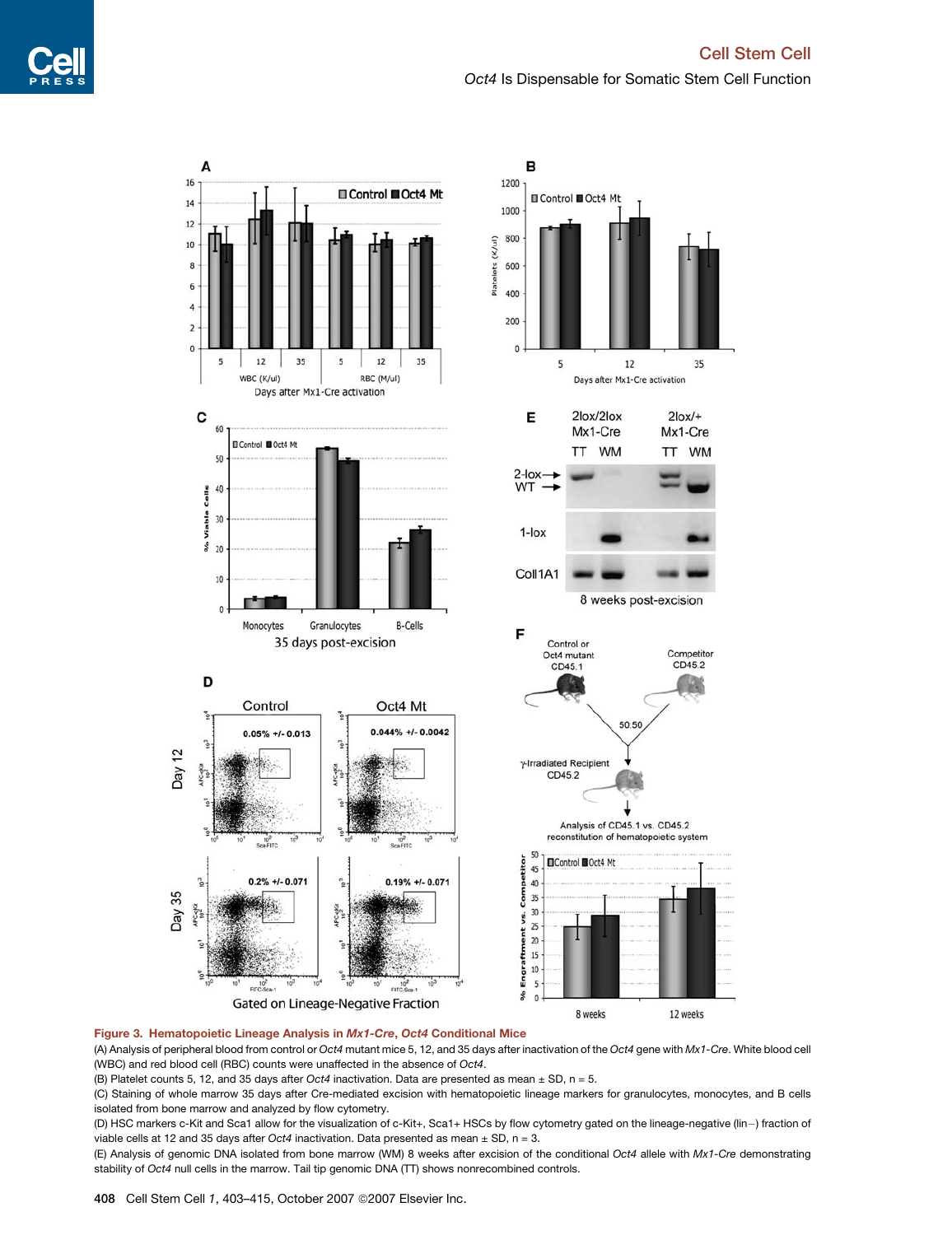These cells give rise to all differentiated cell types in the follicle, enter the dermal lineage during wound healing [\(Ito et al., 2005](#page-11-0)), and have previously been shown to express *Oct4* ([Yu et al., 2006](#page-12-0)). The hair follicles of 8-weekold mice were examined after activation of *K15-CrePr1* through dermal administration of the progesterone antagonist mifepristone. We observed differentiated cell types and sebaceous glands in both control and *Oct4* mutant follicles [\(Figure 5D](#page-8-0)). Immunostaining with Oct4 and Ki67 antibodies revealed no Oct4-positive cells in or around the follicle and a normal distribution of proliferating cells [\(Figure 5D](#page-8-0)), and qRT-PCR analysis of mRNA isolated from skin revealed no significant *Oct4* expression relative to ES cells [\(Figure 4D](#page-7-0)). To test the regenerative capacity of the skin in control and *Oct4* mutant mice, we performed wound-healing assays in which 8 mm, full-thickness dermal biopsies were monitored for 2 weeks and found no significant differences in wound-healing capacity [\(Figure 5E](#page-8-0)). While recent studies have demonstrated that an additional epidermal stem cell, which may or may not have inactivated *Oct4* in our model, can contribute to wound healing and follicle formation after wounding, our *Oct4 K15-CrePr1* mice were able to continue hair growth during homeostatic conditions, a process known to be dependent on the *K15*-positive stem cells of the follicular bulge ([Morris et al., 2004\)](#page-12-0).

## Oct4 Expression in Somatic Cells

The results described thus far failed to reveal any functional role for *Oct4* in the homeostasis or regeneration of a number of somatic tissues. Because *Oct4* expression in somatic tissues has been detected in stem cell populations by PCR or immunohistological methods in a number of published reports ([Table S1](#page-10-0)), we attempted to confirm these observations using another approach. We generated a reporter allele through homologous recombination in ES cells in which *EGFP* is expressed from the endogenous *Oct4* locus (*Oct4-EGFP*) ([Figure 1B](#page-1-0)). The fidelity of the reporter was confirmed by flow cytometric analysis of targeted ES cells. Over 95% of *Oct4-EGFP* ES cells strongly expressed *EGFP*, consistent with their pluripotent state ([Figure 6A](#page-9-0)). We subsequently generated mice from *Oct4-EGFP* ES cells and examined *EGFP* expression at the single cell level in a number of tissues. Flow cytometric analysis of whole bone marrow containing multipotent MSCs and HSCs revealed no *EGFP*-positive cell population when compared to wild-type marrow ([Figure 6](#page-9-0)B). Purification of c-kit+, sca1+, lineage- HSCs derived from the bone marrow confirmed the absence of *Oct4*-expressing hematopoietic progenitors [\(Figure 6](#page-9-0)C). In addition to the bone marrow, numerous other tissues, including liver, brain, intestine, stomach, skeletal muscle, skin, lungs, heart, spleen, kidney, bladder, thymus, and prostate were examined using antibodies raised against *EGFP* and positive signals were never observed, in contrast to teratomas derived from *Oct4-EGFP* ES cells, which exhibit pockets of undifferentiated cells with strong GFP expression ([Figure S3](#page-10-0) and data not shown). These findings, coupled with the failure to detect *Oct4* transcripts by qRT-PCR, indicate that the endogenous *Oct4* locus is inactive in the adult mouse. Our results are consistent with the *Oct4* locus being effectively silenced in somatic tissues and therefore dispensable for the maintenance of somatic stem cells or tissue regeneration in the adult.

## **DISCUSSION**

*Oct4* expression in somatic stem cells and in various cancer cells has been described in numerous recently published reports [\(Table S1\)](#page-10-0). This has led to the provocative proposition that *Oct4* may be involved not only in the maintenance of pluripotency in ES cells but also in the selfrenewal of somatic stem cells and in the genesis of cancers [\(Tai et al., 2005\)](#page-12-0). To test this possibility, we deleted the *Oct4* gene in several tissues that have well-defined stem cell compartments and a high rate of cell turnover. *Oct4* deletion in the intestine, bone marrow, hair follicle, liver, or CNS had no effect on tissue maintenance or injury-induced regeneration. Moreover, we observed no significant expression of the *Oct4* gene using immunohistochemistry, quantitative RT-PCR, or flow cytometric analysis of cells harboring a targeted *Oct4-EGFP* reporter allele.

While *Oct4* is highly expressed in ES cells, it becomes silenced upon differentiation through a two-step mechanism in which histone H3 methylation precedes Dnmt3a/ 3b-mediated promoter methylation [\(Feldman et al.,](#page-11-0) [2006\)](#page-11-0). *Oct4* activity does, however, persist in the germline, where it is required for the viability of germ cells [\(Kehler](#page-11-0) [et al., 2004\)](#page-11-0). Furthermore, *Oct4* is frequently expressed in tumors of germ cell origin, where it acts as an oncogenic fate determinant [\(Gidekel et al., 2003; Looijenga et al.,](#page-11-0) [2003\)](#page-11-0). It is significant for this discussion that ectopic activation of *Oct4* in the intestine or skin results in rapid expansion of progenitor cells and invasive tumor formation indicating that *Oct4* can also act as a powerful oncogene in somatic cells [\(Hochedlinger et al., 2005\)](#page-11-0). If *Oct4* functioned in somatic stem cells and the *Oct4* genomic locus existed in a state permissible for transcriptional activation in these cells, one might expect that it would be a frequently activated oncogene in cancers of somatic origin. This, however, does not seem to be the case. Looijenga et al. examined the expression of *Oct4* in over 3600 primary tumors representing more than 100 tumor types and found *Oct4* reactivity consistently in germ cell tumors, but only in three tumors of somatic origin [\(Looijenga et al.,](#page-12-0) [2003\)](#page-12-0). In these rare *Oct4*-expressing somatic tumors, *Oct4* expression could potentially be due to genomic rearrangements transposing the *Oct4* coding sequence into the vicinity of active promoter regions rather than

<sup>(</sup>F) Competitive reconstitution assay in which control or *Oct4* mutant marrow cells were isolated 5 days after *Mx1-Cre*-mediated excision of *Oct4* and each injected into lethally irradiated recipient mice along with an equal number of isogenic competitor cells. Donor and competitor cells were isolated from peripherial blood at 8 and 12 weeks after transplant and distinguished by CD45 isotypes. Data are presented as mean values ± SD, n = 10.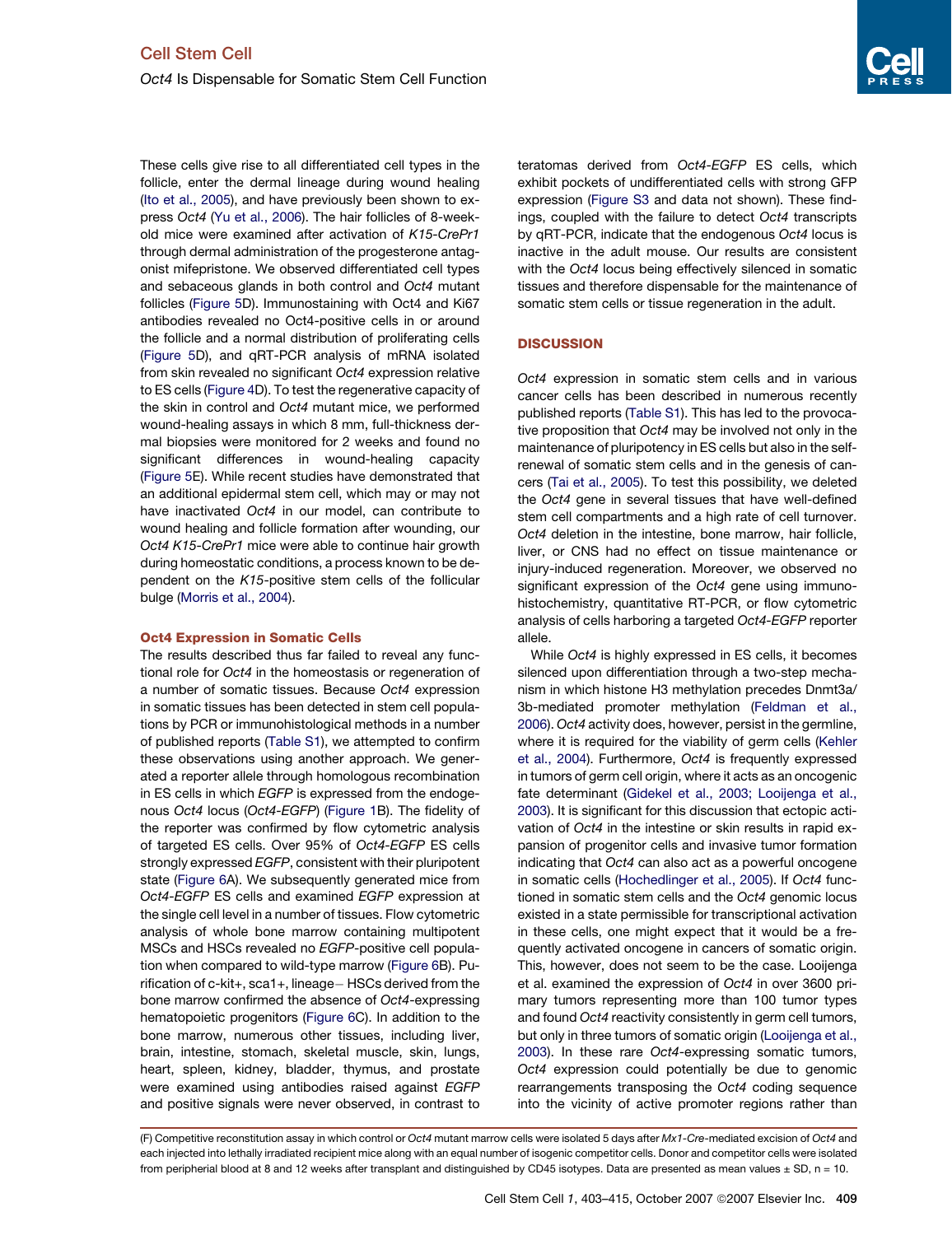5 days poly-dl/dC Hepatectomy (60-75%) 2 month regeneration

Analysis

<span id="page-7-0"></span>A







#### Figure 4. Liver Regeneration after Mx1-Cre-Mediated Inactivation of Oct4

(A) Outline of experimental design for liver regeneration in *Oct4* mutant and control *Mx1-Cre* mice.

(B) Histological analysis of regenerated liver in the presence or absence of *Oct4*. Hematoxylin and eosin (H&E) staining at low (top panels) and high (middle panels) magnification demonstrating normal liver architecture with well-formed hepatic lobules, bile ducts, and vessels after regeneration. Ki67 staining (lower panels, arrows) showing a normal distribution of proliferating cells in regenerated liver 2 months after hepatectomy.

(C) Oct4 immunostaining of newly generated liver revealed no Oct4+ nuclei, however some non-specific staining of extracellular matrix was observed in both control and mutant liver.

(D) qRT-PCR analysis of control and *Oct4* mutant liver, skin, and brain reveals no significant *Oct4* expression in comparison to ES cells. Data are mean  $\pm$  SD, relative to -RT, n = 3.

(E) PCR analysis of the *Oct4* locus in genomic DNA isolated from tail tip (TT) or hepatic tissue 2 months after hepatectomy (Liv) showing the presence of the mutant *1-lox* allele and absence of the functional *2-lox* allele. The *type I collagen* gene acts as a loading control.

reactivation of endogenous *Oct4* regulatory elements ([Yamaguchi et al., 2005](#page-12-0)). These observations are consistent with the notion that the epigenetic mechanisms silencing *Oct4* in somatic tissues are highly effective and that *Oct4* is dispensable in the adult, and is only rarely activated in somatic tumors.

What then could be the significance of somatic *Oct4* expression observed in numerous studies? We note that the *Oct4* expression levels described in many of these studies were very low, usually detected only after 30–40 cycles of PCR amplification [\(Table S1](#page-10-0)). We confirmed published results in that we were able to detect low levels

410 Cell Stem Cell 1, 403-415, October 2007 © 2007 Elsevier Inc.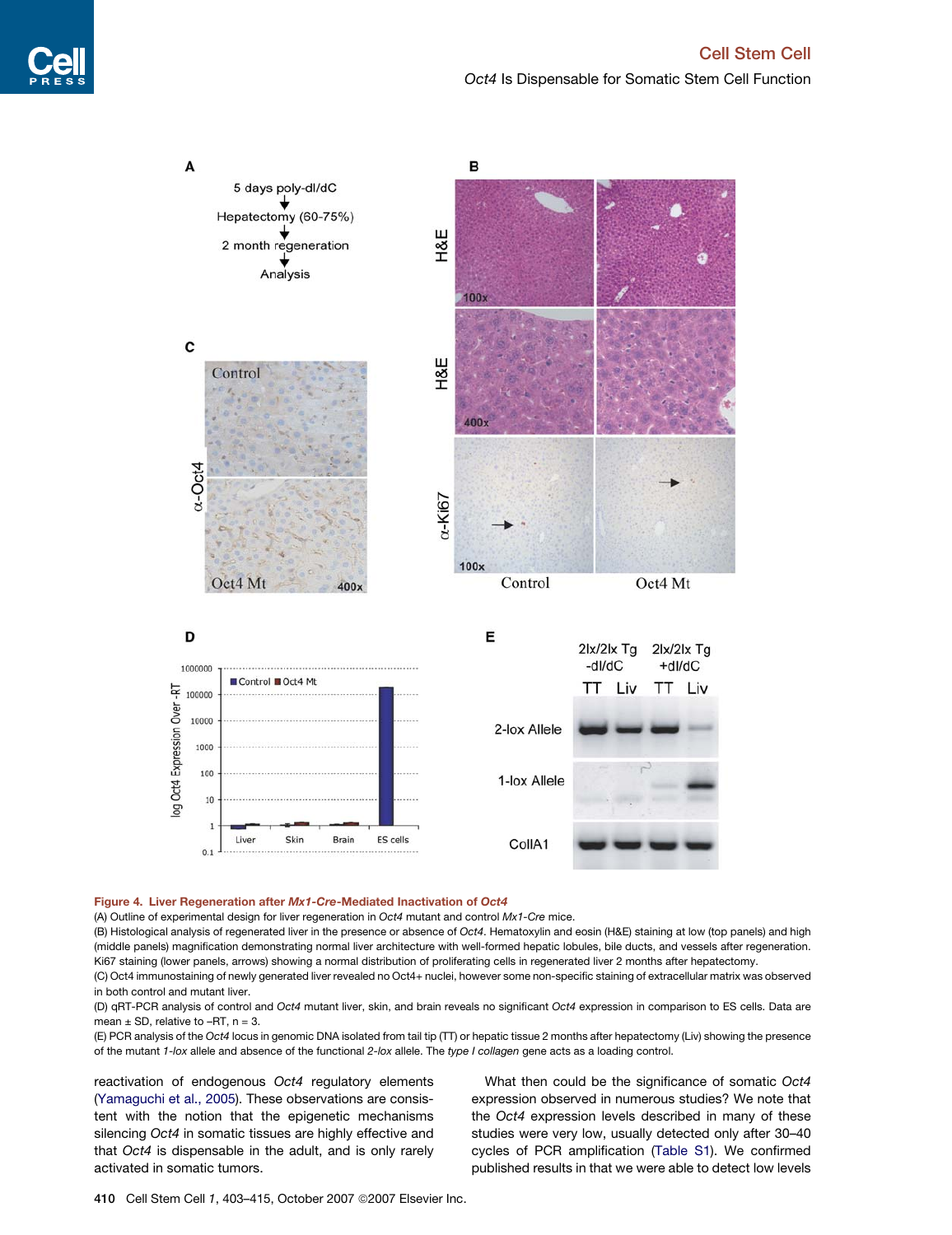<span id="page-8-0"></span>*Oct4* Is Dispensable for Somatic Stem Cell Function





(C) Quantitative RT-PCR analysis of *Oct4* expression in control and mutant brain, wild-type embryonic day 13.5 brain, and two lines of ex vivo cultured primary neural progenitor cell lines NP1 and NP2 revealed no significant *Oct4* mRNA in any of these samples in comparison to ESCs. Data are mean  $\pm$  SD, relative to GAPDH,  $n = 3$ .

(D) Sections of control and *K15-CrePr1Pr1 Oct4* mutant hair follicles show no Oct4+ nuclei but rather diffuse, nonspecific Oct4 staining in sebocytes (center panels, arrowheads). Ki67 immunostaining of follicles shows proliferative cells in both control and mutant follicles (lower panels, arrows). (E) Wound-healing assays in which 8 mm, full thickness dermal punches were monitored for 2 weeks, n = 3.

of *Oct4* message in various progenitor cells and somatic tissue (including HSCs, MSCs, intestinal crypt progenitors, and neuroprogenitors) by quantitative RT-PCR. The amount of *Oct4* detected was many fold lower than what was observed in ES cells and present even in samples that had genetically inactive *Oct4* loci, raising the question as to whether the observed *Oct4* expression is functionally significant or merely represents the noise of the detection method. Furthermore, the genome contains at least six *Oct4* pseudogenes, the expression of which could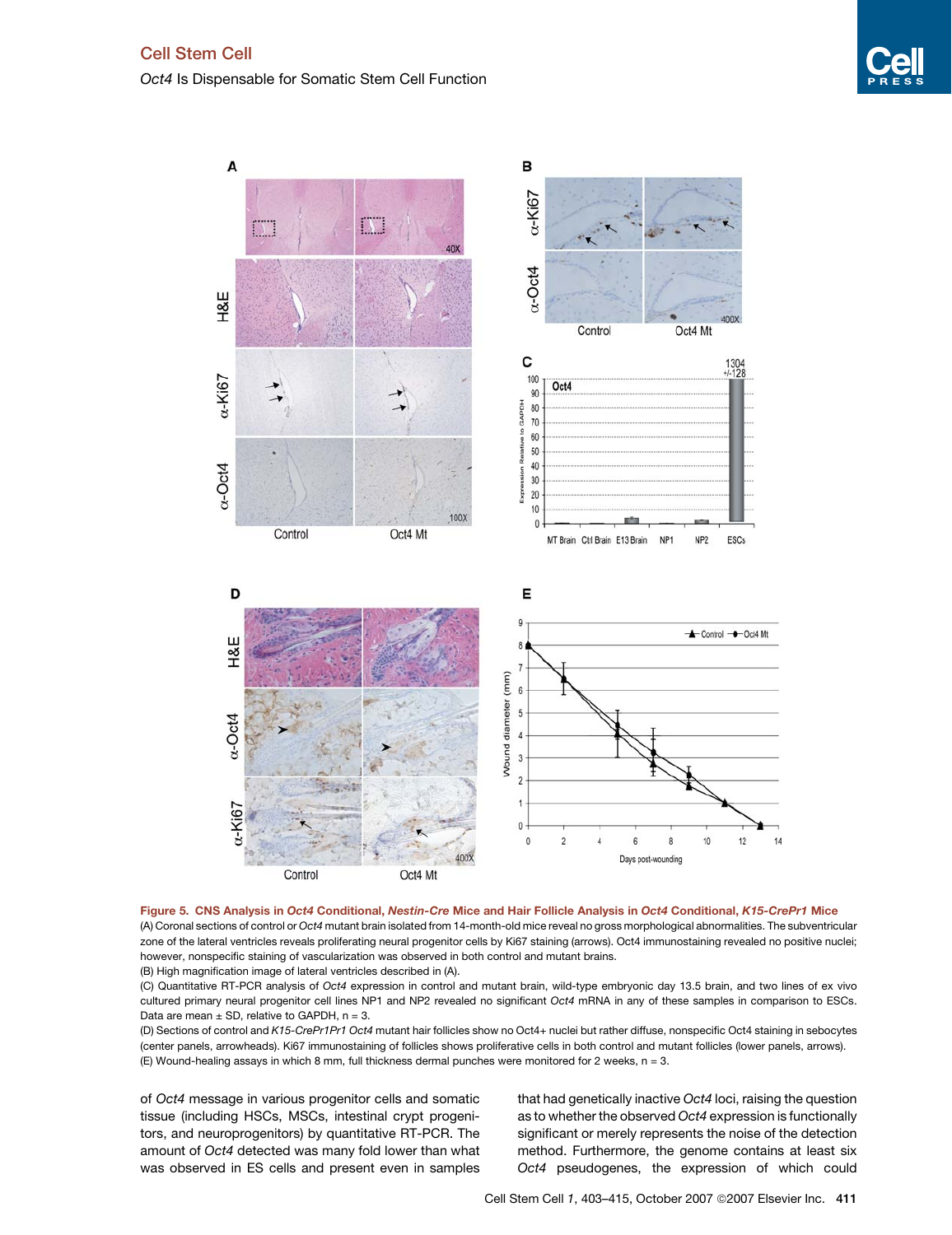<span id="page-9-0"></span>

Figure 6. Oct4 Gene Expression in Bone Marrow and HSCs

(A) Flow cytometric analysis for GFP activity in control and *Oct4-EGFP* targeted ES cells.

(B) *Oct4-EGFP* activity in total bone marrow isolated from *Oct4-EGFP* mice showing no discernible differences in the number of GFP-positive cells. (C) *Oct4-EGFP* activity in c-Kit+, Sca+, Lin- HSCs is undetectable.

potentially be mistaken for that of the endogenous *Oct4* gene [\(Pain et al., 2005; Suo et al., 2005](#page-12-0)). In addition to *Oct4* pseudogenes, a number of Pou-domain family members are expressed in somatic tissue, and similarities in both gene and protein sequence may also contribute to false detection of *Oct4* in a number of assays. This caveat is evident in the immunohistochemistry presented in the current study. Using an *Oct4* antibody, we were able to detect positive cells in several tissues, particularly the stroma of the intestine. It is clear that this staining is nonspecific, as it appeared in tissues lacking a functional *Oct4* locus and was not reproducible when using expression analysis or a GFP antibody in tissue sections isolated from *Oct4-GFP* mice. This also raises the issue of functional redundancy within the *Oct* family, such that the observed lack of phenotype in *Oct4* mutant tissue could be due to compensation by other Oct proteins, although we believe this possibility to be unlikely due to the evolutionary divergence between *Oct4* and these family members. Finally, the detection of *Oct4* expression in tumor cell lines and in vitro cultures of tissue-derived cells may be of little relevance to somatic stem cell function or carcinogenesis in vivo. It is possible, for example, that *Oct4* gene activation in cultured cells is a rare event and

that *Oct4*-expressing cells may have a proliferative advantage in culture. In summary, our data strongly argue that *Oct4*, even if expressed at low levels in somatic cells, is dispensable for the self-renewal of somatic stem cells, for tissue homeostasis, and for the regeneration of tissue in the adult.

#### EXPERIMENTAL PROCEDURES

#### Generation and Maintenance of Mice

Conditional *Oct4* mice were maintained and genotyped as described previously ([Kehler et al., 2004](#page-11-0)). *Nestin-Cre* mice were maintained and genotyped as previously described ([Bates et al., 1999](#page-11-0)). In order to achieve 100% recombination of the target allele in neural progenitor cells, the imprinted *Nestin-Cre* transgene was passed through the male germline. *Mx1-Cre* mice were obtained from Jackson Labs (Bar Harbor, ME, USA). Activation of *Mx1-Cre* was achieved through five consecutive daily intraperitoneal injections of 0.5 mg polyinosinicpolycytidylic acid (poly dI/dC, Sigma, St. Louis, MO, USA). Partial hepatectomies were performed after *Mx1-Cre* activation on 8-weekold mice anesthetized with Avertin at a concentration of 0.5 mg/g. Regenerated hepatic tissue was isolated after an 8 week period during which mice were kept in sterile cages with antibiotic-containing water. *Villin-CreER* mice were a generous gift from Dr. Sylvie Robine at the Institut Curie, Paris, France. The *Villin-CreER* transgene was activated through five consecutive daily intraperitoneal injections of tamoxifen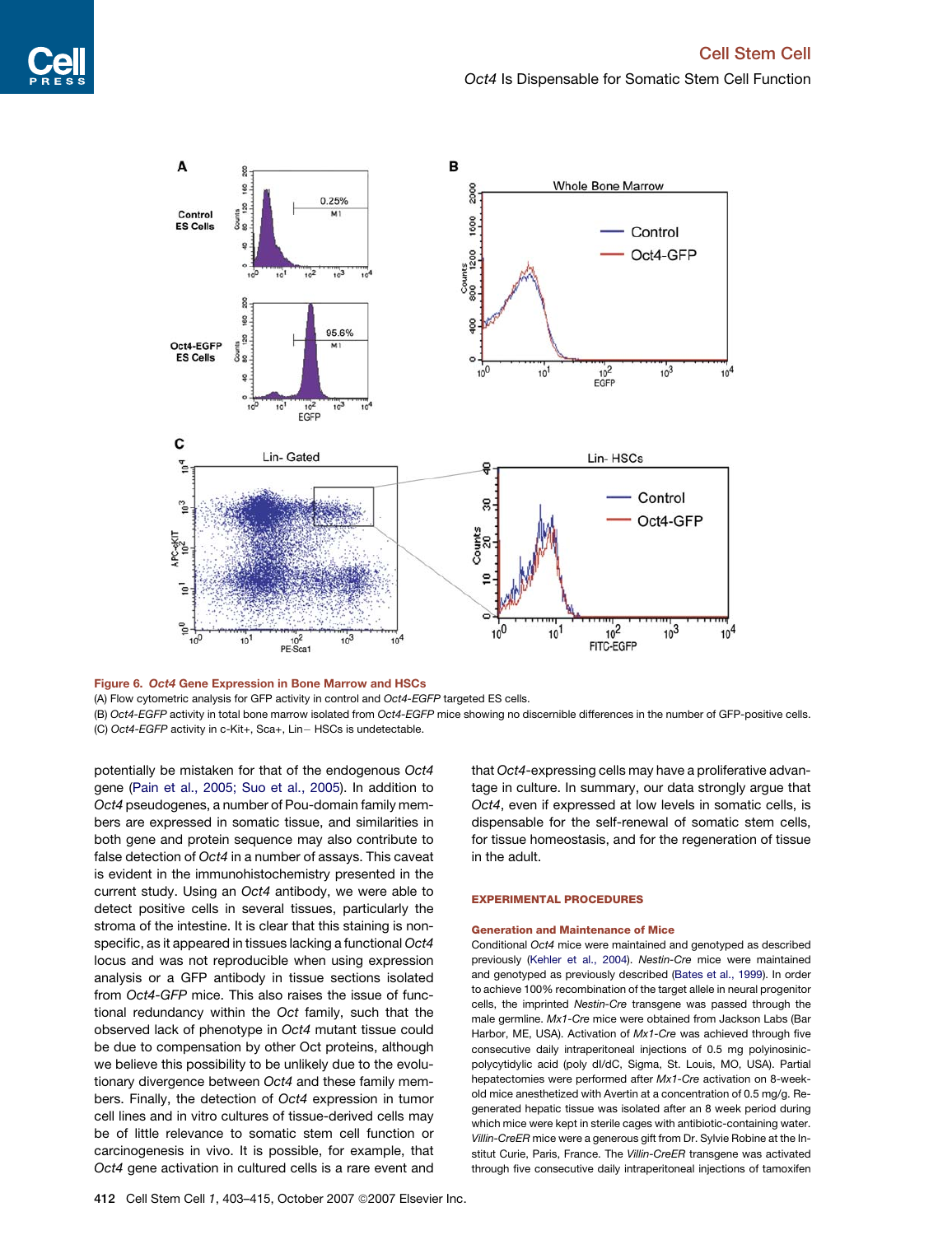<span id="page-10-0"></span>(1 mg in corn oil) (Sigma). *K15-CrePr1Pr1* mice were a generous gift from Dr. George Cotsarelis at the University of Pennsylvania, Philadelphia, PA, USA. The *K15-CrePr1Pr1* transgene was activated through administration of 1% w/w mifepristone (Sigma) in hand cream directly to the dermis for five consecutive days. Dermal biopsies were performed 1 to 2 weeks after *K15-CrePr1Pr1* activation and monitored for 2 weeks for wound-healing ability with a micrometer.

*Oct4-GFP* mice were generated by subcloning a 6.5 kb genomic fragment encompassing exons 2–5 from a BAC library into Bluescript via HindIII and EcoRI sites and termed pBS-*Oct4*. A loxP-flanked pgk-Neo resistance cassette was cloned into the NotI site of *pIRES-EGFP*, and subsequently the portion containing *IRES-EGFP-floxed NEO* (lacking the polyA) was released via BamHI and EcoRV and subcloned into the unique BclI site of pBS-*Oct4* which lies between the stop codon and the polyadenylation signal. The targeting construct was linearized with SacII and electroporated into V6.5 ES cells. GFP-positive colonies were picked and correct integration was verified by Southern blot analysis on genomic DNA digested with BamHI and probed with a fragment released from pBS-Oct4 with HindIII and SacI (5' probe), resulting in a 6 kb wild-type band and a 9 kb targeted band. Targeted ES cells were transiently electroporated with Pac-Cre to eliminate the floxed Neo cassette. Clones that had excised the neo cassette gave a 7.4 kb band after digestion of genomic DNA with BamHI using the 5' probe. All animals were treated in accordance with IACUC guidelines under current approved protocols.

#### Histological Analysis

Isolated tissues were fixed in 4% paraformaldehyde in phosphatebuffered saline (brain) or 10% phosphate-buffered formalin (all other tissue) overnight and subsequently embedded in paraffin wax using a Tissue-Tek VIP embedding machine (Miles Scientific, Napervielle, IL) and a Thermo Shandon Histocenter 2 (Thermo Fisher Scientific, Waltham, MA). Sections were cut at a thickness of 2 um using a Leica RM2065 (Leica, Wetzlar, Germany) and stained with hematoxylin and eosin or antibodies against *Oct4* or *Ki67* as previously described [\(Ho](#page-11-0)[chedlinger et al., 2005](#page-11-0)). Tissues isolated from mice harboring an inducible *Oct4* cDNA under control of the reverse tetracycline transactivator were used as a positive control for Oct4 immunohistochemistry [\(Ho](#page-11-0)[chedlinger et al., 2005](#page-11-0)).

For immunofluorescence, cells were fixed in a 6-well plate with 4% PFA for 10 min. After one wash with PBS, the cells were blocked and permeabilized in 5% FBS, 0.1% Triton-X for 15 min. Cells were subsequently incubated with a primary antibody against Oct4 at a 1:100 dilution for 1 hr at room temperature (rabbit polyclonal, H-134; Santa Cruz Biotech, Santa Cruz, CA). After three washes with PBS, the cells were incubated with an anti-rabbit secondary antibody labeled with Cy3 for 1 hr in the dark. After a 5 min incubation with DAPI, the cells were washed three times with PBS.

#### Tissue Isolation and Marrow Cell Culture

Total intestinal epithelium was dissociated using a solution of 3 mM EDTA and 0.05 mM DTT for 30 min at room temperature. The musculature was discarded, and purified crypts/villi were used for DNA and RNA isolation. Fractionation of the crypt-villus structure to enrich for stem cells was performed as described in [Ferraris et al. \(1992\).](#page-11-0) Ablation of intestinal epithelium was achieved through  $\gamma$  irradation of mice in a Gammacell-40 Exactor Low-Dose Research Irradiator using a dosage of 14 Gy. After irradiation, mice were monitored daily and euthanized no more than 8 days after irradiation. Neural progenitor cells were isolated by mechanical dissociation of E12.5 brains and cultured on polyornithine-coated tissue culture plastic in N3 media containing FGF and EGF (R&D Systems, Minneapolis, MN, USA) as described in [Gritti et al. \(2001\).](#page-11-0) Whole marrow was isolated from 8-weekold mice from the femur and tibia after removal of the condyles at the growth plate by flushing with a syringe and 30-gauge needle containing DMEM + 5% fetal calf serum (FCS) (HyClone, Thermo Fisher Scientific). Whole marrow was separated into mesenchymal and hematopoietic fractions through differential plating on tissue culture plates for

72 hr in a-MEM supplemented with 15% FCS (HyClone). Colony formation (CFU-F) assays were carried out by plating  $4 \times 10^6$  nucleated cells from freshly isolated whole marrow onto 10 cm plates and allowed to expand for 5 days, at which time cultures were stained with 0.1% Coomassie blue to identify colonies. For osteogenic differentiation, MSCs were plated at a density of 10<sup>6</sup> cells/6-well plate and allowed to proliferate until confluent, at which time osteogenesis was initiated by the addition of ascorbic acid and  $\beta$ -glycerol phosphate to the culture media [\(Owen et al., 1990](#page-12-0)). Alkaline phosphatase staining and silver nitrate staining for mineral by the method of Von Kossa were performed as previously described ([Lengner et al., 2006](#page-11-0)). Chondrogenic differentiation of MSCs was carried out in high-density micromass cultures in the presence of 100 ng/ml BMP2 (R&D Systems) and analyzed as previously described [\(Lengner et al., 2004](#page-11-0)).

#### Hematopoietic Lineage Analysis and Flow Cytometry

For competitive reconstitution assays, C57Bl/6-CD45.1 recipient mice were lethally irradiated (11 Gy) with  $\gamma$  irradiation in a split dose, with 2 hr between doses. The reconstituting cells were injected retro-orbitally within 24 hr of irradiation. CD45.2 whole bone marrow cells (2  $\times$  10<sup>5</sup>) from either control or *Oct4* mutant mice were transplanted along with the same dose of ''competitor'' cells from B6-CD45.1 animals. Peripheral blood analysis was performed as previously described ([Camargo et al., 2006\)](#page-11-0). At various time points after transplantation, 200 uL peripheral blood was collected from the retro-orbital plexus of anesthetized transplant recipients. Erythrocytes were lysed and nucleated cells were simultaneously stained with anti-CD45.1, CD45.2, B220, Ly6G, and Mac1 antibodies. In order to identify HSCs, BM was stained with antibodies against c-Kit, Sca-1, Flt3, and a lineage cocktail (composed of CD3, B220, Ter119, Mac1, and Gr-1 antibodies). All antibodies were obtained from Ebiosciences (San Diego, CA). Stained blood and bone marrow samples were then analyzed by flow cytometry using a two-laser instrument, FACSCalibur (Becton Dickinson, Mountain View, CA), or sorted for subsequent RNA purification at the MIT FACS facility using a FACS Aria (Becton Dickinson). Differential blood counts were obtained with a Hemavet 850 (Drew Scientific, Oxford, CT).

#### Quantitative RT-PCR

Total RNA was isolated using Trizol reagent (Invitrogen, Carlsbad, CA). Five micrograms of total RNA was treated with DNase I to remove potential contamination of genomic DNA using a DNA Free RNA kit (Zymo Research, Orange, CA). One microgram of DNase I-treated RNA was reverse transcribed using a First Strand Synthesis kit (Invitrogen) and ultimately resuspended in 100 ul of water. Quantitative PCR analysis was performed in triplicate using 1/50 of the reverse transcription reaction in an ABI Prism 7000 (Applied Biosystems, Foster City, CA) with Platinum SYBR green qPCR SuperMix-UDG with ROX (Invitrogen). Primers used for *Oct4* amplification were as follows: F, 5'-ACATCGCCAATCAGCTTGG-3'; R, 5'-AGAACCATACTCGAACCA CATCC-3'. To ensure equal loading of cDNA into RT reactions, GAPDH mRNA was amplified using the following: F, 5'-TTCACCACCATGGAG AAGGC-3'; and R, 5'-CCCTTTTGGCTCCACCCT-3'. Data were extracted from the linear range of amplification. All graphs of qRT-PCR data shown represent samples of RNA that were DNase treated, reverse transcribed, and amplified in parallel to avoid variation inherent in these procedures.

#### Supplemental Data

Supplemental Data include one table and three figures and can be found with this article online at [http://www.cellstemcell.com/cgi/](http://www.cellstemcell.com/cgi/content/full/1/4/403/DC1/) [content/full/1/4/403/DC1/.](http://www.cellstemcell.com/cgi/content/full/1/4/403/DC1/)

#### ACKNOWLEDGMENTS

The authors would like to thank Jessica Dausman for assistance with animal husbandry and surgery, Dongdong Fu for histological processing, Jonathan Johnnidis for assistance with flow cytometric analyses,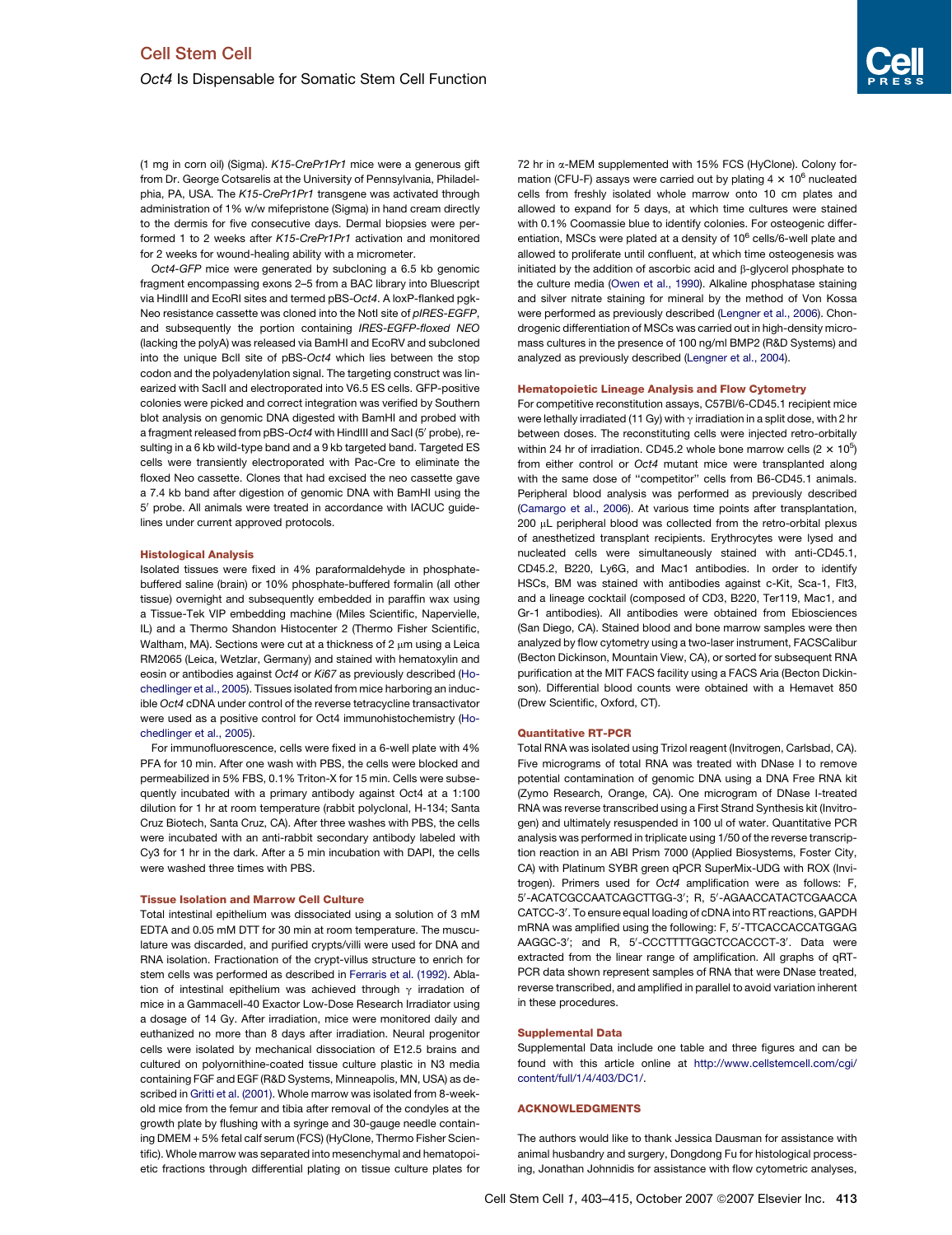<span id="page-11-0"></span>and the Jaenisch lab for critical comments on the manuscript. This work is supported by NIH grants RO1-CA087869, R37-CA084198, and RO1-HD0445022, and by a grant from Philip Morris International. C.J.L. is supported by an NIH Ruth L. Kirschstein NRSA F32- CA119647.

Received: March 8, 2007 Revised: June 11, 2007 Accepted: July 27, 2007 Published: October 10, 2007

#### **REFERENCES**

Bates, B., Rios, M., Trumpp, A., Chen, C., Fan, G., Bishop, J.M., and Jaenisch, R. (1999). Neurotrophin-3 is required for proper cerebellar development. Nat. Neurosci. *2*, 115–117.

Belting, H.G., Hauptmann, G., Meyer, D., Abdelilah-Seyfried, S., Chitnis, A., Eschbach, C., Soll, I., Thisse, C., Thisse, B., Artinger, K.B., et al. (2001). spiel ohne grenzen/pou2 is required during establishment of the zebrafish midbrain-hindbrain boundary organizer. Development *128*, 4165–4176.

Beltrami, A.P., Cesselli, D., Bergamin, N., Marcon, P., Rigo, S., Puppato, E., D'Aurizio, F., Verardo, R., Piazza, S., Pignatelli, A., et al. (2007). Multipotent cells can be generated in vitro from several adult human organs (heart, liver and bone marrow). Blood, in press. Published online May 24, 2007. 10.1182/blood-2006-11-055566.

Boyer, L.A., Lee, T.I., Cole, M.F., Johnstone, S.E., Levine, S.S., Zucker, J.P., Guenther, M.G., Kumar, R.M., Murray, H.L., Jenner, R.G., et al. (2005). Core transcriptional regulatory circuitry in human embryonic stem cells. Cell *122*, 947–956.

Camargo, F.D., Chambers, S.M., Drew, E., McNagny, K.M., and Goodell, M.A. (2006). Hematopoietic stem cells do not engraft with absolute efficiencies. Blood *107*, 501–507.

Cervello, I., Martinez-Conejero, J.A., Horcajadas, J.A., Pellicer, A., and Simon, C. (2006). Identification, characterization and co-localization of label-retaining cell population in mouse endometrium with typical undifferentiated markers. Hum. Reprod. *22*, 45–51.

Davis, S.F., Hood, J., Thomas, A., and Bunnell, B.A. (2006). Isolation of adult rhesus neural stem and progenitor cells and differentiation into immature oligodendrocytes. Stem Cells Dev. *15*, 191–199.

D'Ippolito, G., Diabira, S., Howard, G.A., Menei, P., Roos, B.A., and Schiller, P.C. (2004). Marrow-isolated adult multilineage inducible (MIAMI) cells, a unique population of postnatal young and old human cells with extensive expansion and differentiation potential. J. Cell Sci. *117*, 2971–2981.

D'Ippolito, G., Diabira, S., Howard, G.A., Roos, B.A., and Schiller, P.C. (2006). Low oxygen tension inhibits osteogenic differentiation and enhances stemness of human MIAMI cells. Bone *39*, 513–522.

Dyce, P.W., Zhu, H., Craig, J., and Li, J. (2004). Stem cells with multilineage potential derived from porcine skin. Biochem. Biophys. Res. Commun. *316*, 651–658.

Dyce, P.W., Wen, L., and Li, J. (2006). In vitro germline potential of stem cells derived from fetal porcine skin. Nat. Cell Biol. *8*, 384–390.

el Marjou, F., Janssen, K.P., Chang, B.H., Li, M., Hindie, V., Chan, L., Louvard, D., Chambon, P., Metzger, D., and Robine, S. (2004). Tissue-specific and inducible Cre-mediated recombination in the gut epithelium. Genesis *39*, 186–193.

Fan, G., Beard, C., Chen, R.Z., Csankovszki, G., Sun, Y., Siniaia, M., Biniszkiewicz, D., Bates, B., Lee, P.P., Kuhn, R., et al. (2001). DNA hypomethylation perturbs the function and survival of CNS neurons in postnatal animals. J. Neurosci. *21*, 788–797.

Feldman, N., Gerson, A., Fang, J., Li, E., Zhang, Y., Shinkai, Y., Cedar, H., and Bergman, Y. (2006). G9a-mediated irreversible epigenetic inactivation of Oct-3/4 during early embryogenesis. Nat. Cell Biol. *8*, 188–194.

Ferraris, R.P., Villenas, S.A., and Diamond, J. (1992). Regulation of brush-border enzyme activities and enterocyte migration rates in mouse small intestine. Am. J. Physiol. *262*, G1047–G1059.

Gidekel, S., Pizov, G., Bergman, Y., and Pikarsky, E. (2003). Oct-3/4 is a dose-dependent oncogenic fate determinant. Cancer Cell *4*, 361– 370.

Goolsby, J., Marty, M.C., Heletz, D., Chiappelli, J., Tashko, G., Yarnell, D., Fishman, P.S., Dhib-Jalbut, S., Bever, C.T., Jr., Pessac, B., and Trisler, D. (2003). Hematopoietic progenitors express neural genes. Proc. Natl. Acad. Sci. USA *100*, 14926–14931.

Gritti, A., Galli, R., and Vescovi, A.L. (2001). Cultures of stem cells from the central nervous system. In Protocols for Neural Cell Culture, S. Fedoroff and A. Richardson, eds. (Totowa, NJ: Humana Press), pp. 173–185.

Gupta, S., Verfaillie, C., Chmielewski, D., Kren, S., Eidman, K., Connaire, J., Heremans, Y., Lund, T., Blackstad, M., Jiang, Y., et al. (2006). Isolation and characterization of kidney-derived stem cells. J. Am. Soc. Nephrol. *17*, 3028–3040.

Hochedlinger, K., Yamada, Y., Beard, C., and Jaenisch, R. (2005). Ectopic expression of Oct-4 blocks progenitor-cell differentiation and causes dysplasia in epithelial tissues. Cell *121*, 465–477.

Ito, M., Liu, Y., Yang, Z., Nguyen, J., Liang, F., Morris, R.J., and Cotsarelis, G. (2005). Stem cells in the hair follicle bulge contribute to wound repair but not to homeostasis of the epidermis. Nat. Med. *11*, 1351– 1354.

Izadpanah, R., Trygg, C., Patel, B., Kriedt, C., Dufour, J., Gimble, J.M., and Bunnell, B.A. (2006). Biologic properties of mesenchymal stem cells derived from bone marrow and adipose tissue. J. Cell Biochem. *99*, 1285–1297.

Jiang, Y., Jahagirdar, B.N., Reinhardt, R.L., Schwartz, R.E., Keene, C.D., Ortiz-Gonzalez, X.R., Reyes, M., Lenvik, T., Lund, T., Blackstad, M., et al. (2002). Pluripotency of mesenchymal stem cells derived from adult marrow. Nature *418*, 41–49.

Johnson, J., Bagley, J., Skaznik-Wikiel, M., Lee, H.J., Adams, G.B., Niikura, Y., Tschudy, K.S., Tilly, J.C., Cortes, M.L., Forkert, R., et al. (2005). Oocyte generation in adult mammalian ovaries by putative germ cells in bone marrow and peripheral blood. Cell *122*, 303–315.

Keating, A. (2006). Mesenchymal stromal cells. Curr. Opin. Hematol. *13*, 419–425.

Kehler, J., Tolkunova, E., Koschorz, B., Pesce, M., Gentile, L., Boiani, M., Lomeli, H., Nagy, A., McLaughlin, K.J., Scholer, H.R., and Tomilin, A. (2004). Oct4 is required for primordial germ cell survival. EMBO Rep. *5*, 1078–1083.

Kondo, M., Wagers, A.J., Manz, M.G., Prohaska, S.S., Scherer, D.C., Beilhack, G.F., Shizuru, J.A., and Weissman, I.L. (2003). Biology of hematopoietic stem cells and progenitors: implications for clinical application. Annu. Rev. Immunol. *21*, 759–806.

Kues, W.A., Petersen, B., Mysegades, W., Carnwath, J.W., and Niemann, H. (2005). Isolation of murine and porcine fetal stem cells from somatic tissue. Biol. Reprod. *72*, 1020–1028.

Kuhn, R., Schwenk, F., Aguet, M., and Rajewsky, K. (1995). Inducible gene targeting in mice. Science *269*, 1427–1429.

Lamoury, F.M., Croitoru-Lamoury, J., and Brew, B.J. (2006). Undifferentiated mouse mesenchymal stem cells spontaneously express neural and stem cell markers Oct-4 and Rex-1. Cytotherapy *8*, 228– 242.

Lengner, C.J., Lepper, C., van Wijnen, A.J., Stein, J.L., Stein, G.S., and Lian, J.B. (2004). Primary mouse embryonic fibroblasts: a model of mesenchymal cartilage formation. J. Cell. Physiol. *200*, 327–333.

Lengner, C.J., Steinman, H.A., Gagnon, J., Smith, T.W., Henderson, J.E., Kream, B.E., Stein, G.S., Lian, J.B., and Jones, S.N. (2006). Osteoblast differentiation and skeletal development are regulated by Mdm2-p53 signaling. J. Cell Biol. *172*, 909–921.

414 Cell Stem Cell 1, 403-415, October 2007 © 2007 Elsevier Inc.